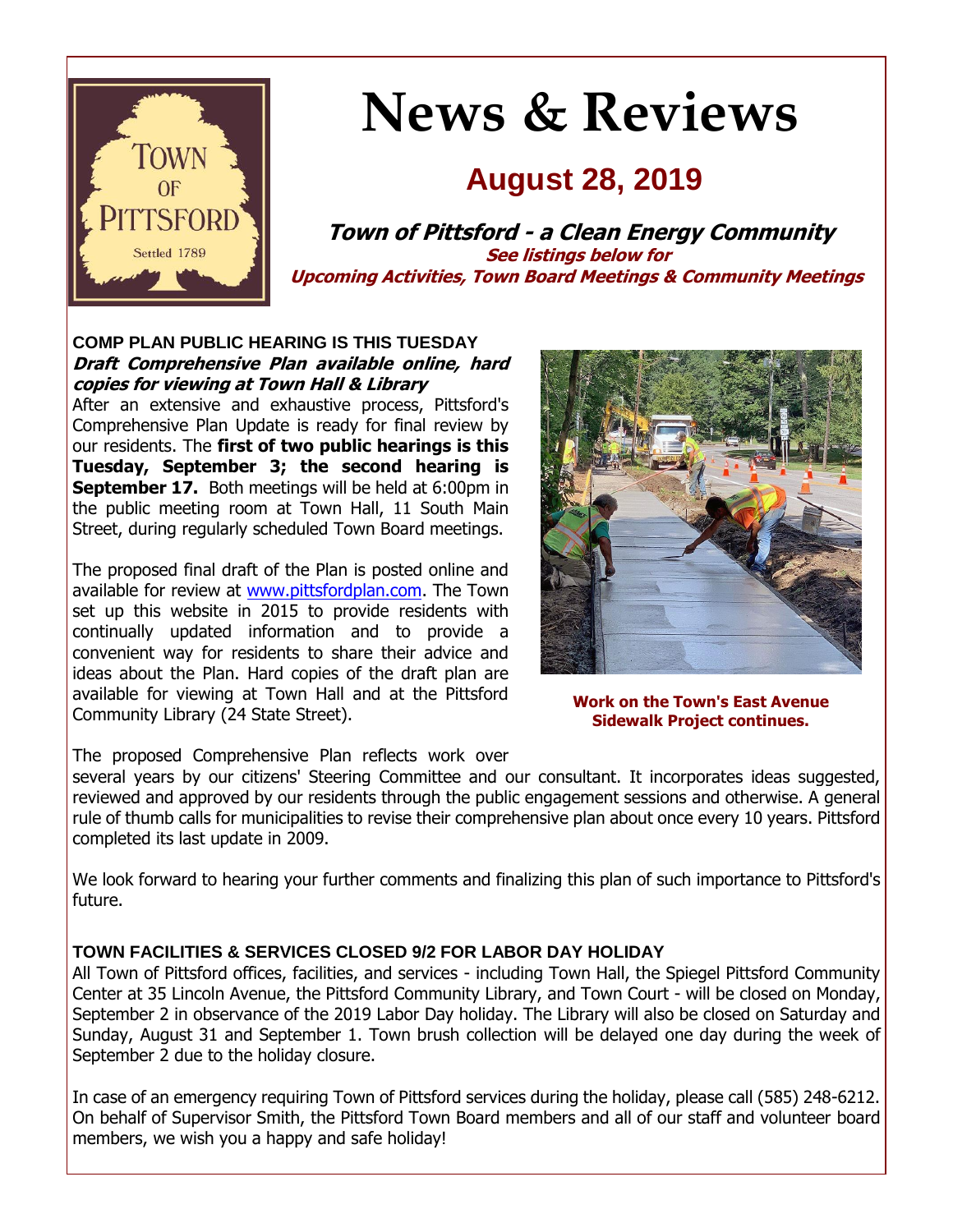#### **EAST AVE SIDEWALK PROJECT UPDATE**

Progress on the Town's East Avenue sidewalk project continues. Concrete has been poured for the section from Kilbourn Road, opposite Alpine Drive, to Ellingwood Drive. Town crews have been working collaboratively with the contractor and are continuing to prepare the stretch from Ellingwood to the Brighton line for concrete. To do so, some trees must come down. Per Town policy, a new tree will be planted for each one removed. New trees will be planted at the site if possible or elsewhere in Town. The replanting policy reflects the Town's long-held commitment to sustainable practices and preserving Pittsford's natural beauty.

#### **TAX INFORMATION | REMINDER**

Town of Pittsford residents will receive their 2019-2020 school tax bills in the mail by or after September 1, 2019. If your bill does not arrive by Friday, September 6, please call the tax office at 585-248-6215. Legally, we cannot accept payment until September 1. First installments are due by 9/15. However, since 9/15 is a Sunday, **first installments will be accepted on Monday, 9/16 with a U.S. postmark or in person without penalty**. Payment will be accepted in full through Tuesday, 10/1. The Town Clerk will extend office hours, for full tax payments only, from 8:00am to 6:00pm on Tuesday, 10/1. For residents paying their bills at Town Hall, there will be additional 10 minute parking available in the parking lot behind the building on October 1. Taxes also may be paid at Canandaigua National Bank, 18 State Street, or online via a link from the Town's website to the Monroe County website. Visa and Mastercard will be accepted for online payments; there will be a 3% fee to use this online payment service. To pay online, click [HERE.](http://r20.rs6.net/tn.jsp?f=001l_w9bJ1rk-gwnx9T6l9AA03qu3HdVf7nQtBAfC94LNd_psIfgXiJmpB4SzK6iljFV1p0XmtROA_1I5sQAQ4ty0OYu12u7QE8yYzRLKD2UuCHdfam5jhD_Dk5njKMVnJlRnxu4sT_1ypc0NPKC3QCwggwM-gEoiz7to6WMf4iXN4ArYzWNK6YKmX-YxvnHeu7xXN5tLPgsn-LkLqLqKBQLpCv7DDQKLEm8dn7xaimwor0bg0-zcks2WPXeSeZHUbEgEf966TWwR3M4gRABwM36bZlAV7ObWX5F6DfDFVvPmfuHmY5JpXOFZh5-BkUh3x0&c=4H-lUsxTides4so3Z41xPtMdoJIko8IJWjpS5lYvo0e5cxUSuWqpow==&ch=CSPXwoAT-4fRZQmj8K5EHlNJ4e8a4l20StnmP8mRTCB-UaeWuEye7A==)

**Payment for First installments AFTER SEPTEMBER 16 will be accepted at Town Hall only** from September 17 - September 20, with 1% interest.

Please Note: **We strongly discourage paying your tax bill via Electronic Checking/Online bill pay system.** If paying your bill with an online bill pay system, please be aware that your bank still mails us a paper check without a USPS postmark and it may take as long as two weeks to reach our office. Therefore, we cannot consider your payment received until we physically receive the payment in our office. **We do not recommend sending payment in this manner.**

#### **FIREWORKS COURTESY NOTIFICATION FOR THIS FRIDAY, AUGUST 30**

Public and private fireworks events in the Town of Pittsford require a permit issued by the Town. As a courtesy, notifications for public and private fireworks events held within the Town are posted on the [Town](http://r20.rs6.net/tn.jsp?f=001l_w9bJ1rk-gwnx9T6l9AA03qu3HdVf7nQtBAfC94LNd_psIfgXiJmnzOjZXDRCztuhhyTXB5c8n3E9UOFYssRyfSKhaprvCMJhC6OU7wcCbpgavQBOQSJdNeJk4dymtFx1tpZBOPBkdswoUoEE9NQvK4RsdBu1ecCMLoADy85l6aGHKDOzc8SwqbWz7xx1HmtjnDGgQjlO_R_31I8IqqUckhJPDyYwHvBLjMO9zjK9O4JsR5RHLxNhKJ-ZyV1_h_XGZSmrhZq672l6N_nnmz4GmIT-s-UmYSCSnPy_YD0AZiu71AUZEN3nLBd7v4ZFsmZ1xr4-NZEQM=&c=4H-lUsxTides4so3Z41xPtMdoJIko8IJWjpS5lYvo0e5cxUSuWqpow==&ch=CSPXwoAT-4fRZQmj8K5EHlNJ4e8a4l20StnmP8mRTCB-UaeWuEye7A==)  [website,](http://r20.rs6.net/tn.jsp?f=001l_w9bJ1rk-gwnx9T6l9AA03qu3HdVf7nQtBAfC94LNd_psIfgXiJmnzOjZXDRCztuhhyTXB5c8n3E9UOFYssRyfSKhaprvCMJhC6OU7wcCbpgavQBOQSJdNeJk4dymtFx1tpZBOPBkdswoUoEE9NQvK4RsdBu1ecCMLoADy85l6aGHKDOzc8SwqbWz7xx1HmtjnDGgQjlO_R_31I8IqqUckhJPDyYwHvBLjMO9zjK9O4JsR5RHLxNhKJ-ZyV1_h_XGZSmrhZq672l6N_nnmz4GmIT-s-UmYSCSnPy_YD0AZiu71AUZEN3nLBd7v4ZFsmZ1xr4-NZEQM=&c=4H-lUsxTides4so3Z41xPtMdoJIko8IJWjpS5lYvo0e5cxUSuWqpow==&ch=CSPXwoAT-4fRZQmj8K5EHlNJ4e8a4l20StnmP8mRTCB-UaeWuEye7A==) the [Town Facebook page](http://r20.rs6.net/tn.jsp?f=001l_w9bJ1rk-gwnx9T6l9AA03qu3HdVf7nQtBAfC94LNd_psIfgXiJmigTl6Cl_pqIKMIQeyNBfi6wdKNTee0QieZEvmN63tr4Bw5A48JX9BBigb6kOcHr7D_MMS6c5onGdWbfqoYg1OkB8H4TGaNUyMndwU8-VVyEYP6frsrv-veGzGio9IwyNGnWZPc6jTUsIKzDQzOyiIQVNNNwDoa2feLgLm2Gz3Sm&c=4H-lUsxTides4so3Z41xPtMdoJIko8IJWjpS5lYvo0e5cxUSuWqpow==&ch=CSPXwoAT-4fRZQmj8K5EHlNJ4e8a4l20StnmP8mRTCB-UaeWuEye7A==) and in the [Town's eNews.](http://r20.rs6.net/tn.jsp?f=001l_w9bJ1rk-gwnx9T6l9AA03qu3HdVf7nQtBAfC94LNd_psIfgXiJmigTl6Cl_pqI39TkjxQ2CTz_pdiAVLBO4uLo3Pe6z4ILnNPt4vsAG7IvTgcfFOvJm_Rc3JvYkl6hj-9IBzya53aOa8i5ICXs_oQP34QUCcQTzL8ELJqT9_SAzXxp8feIJOKNRRWvN1-siruBfoDenJbU3M6MLMb3prItmIOtL_i2TgzsTeqGn10uNIT2x8Y0a83lW0xh4tUt_kr809Gc6sCFtUi7G7NHYKC2PiKmJ6N6dInzTSWGkMRgtQK4oOs3SQ==&c=4H-lUsxTides4so3Z41xPtMdoJIko8IJWjpS5lYvo0e5cxUSuWqpow==&ch=CSPXwoAT-4fRZQmj8K5EHlNJ4e8a4l20StnmP8mRTCB-UaeWuEye7A==) Courtesy notifications also can be mailed in advance to those in the immediate area of a permitted fireworks event (public or private) who request them.

To request a mailed Fireworks Notification, please contact Town Fire Marshal and Code Enforcement Officer Kelly Cline at [kcline@townofpittsford.org](mailto:kcline@townofpittsford.or?subject=Town%20Fireworks%20Courtesy%20Notification) or 248-6250. **To sign up for the Town eNews**, visit [www.townofpittsford.org/enews.](http://r20.rs6.net/tn.jsp?f=001l_w9bJ1rk-gwnx9T6l9AA03qu3HdVf7nQtBAfC94LNd_psIfgXiJmigTl6Cl_pqI39TkjxQ2CTz_pdiAVLBO4uLo3Pe6z4ILnNPt4vsAG7IvTgcfFOvJm_Rc3JvYkl6hj-9IBzya53aOa8i5ICXs_oQP34QUCcQTzL8ELJqT9_SAzXxp8feIJOKNRRWvN1-siruBfoDenJbU3M6MLMb3prItmIOtL_i2TgzsTeqGn10uNIT2x8Y0a83lW0xh4tUt_kr809Gc6sCFtUi7G7NHYKC2PiKmJ6N6dInzTSWGkMRgtQK4oOs3SQ==&c=4H-lUsxTides4so3Z41xPtMdoJIko8IJWjpS5lYvo0e5cxUSuWqpow==&ch=CSPXwoAT-4fRZQmj8K5EHlNJ4e8a4l20StnmP8mRTCB-UaeWuEye7A==) The eNews, which contains the most updated information about Town meetings, projects, programs, services and events, is sent once weekly or for urgent or emergency Town notifications; **email addresses are never shared for any other purpose**. Please see below current fireworks event permit notifications.

#### **Current Fireworks Event Notification:**

#### **August 30, 2019**

Private fireworks event at Oak Hill Country Club - approximately 9:30pm

All current Fireworks Event Courtesy Notification listings can be found on the Town website at [www.townofpittsford.org/fireworks-notifications.](http://r20.rs6.net/tn.jsp?f=001l_w9bJ1rk-gwnx9T6l9AA03qu3HdVf7nQtBAfC94LNd_psIfgXiJmnzOjZXDRCztuhhyTXB5c8n3E9UOFYssRyfSKhaprvCMJhC6OU7wcCbpgavQBOQSJdNeJk4dymtFx1tpZBOPBkdswoUoEE9NQvK4RsdBu1ecCMLoADy85l6aGHKDOzc8SwqbWz7xx1HmtjnDGgQjlO_R_31I8IqqUckhJPDyYwHvBLjMO9zjK9O4JsR5RHLxNhKJ-ZyV1_h_XGZSmrhZq672l6N_nnmz4GmIT-s-UmYSCSnPy_YD0AZiu71AUZEN3nLBd7v4ZFsmZ1xr4-NZEQM=&c=4H-lUsxTides4so3Z41xPtMdoJIko8IJWjpS5lYvo0e5cxUSuWqpow==&ch=CSPXwoAT-4fRZQmj8K5EHlNJ4e8a4l20StnmP8mRTCB-UaeWuEye7A==)

#### **SUPERVISOR SATURDAY WITH BILL SMITH IS SEPTEMBER 7**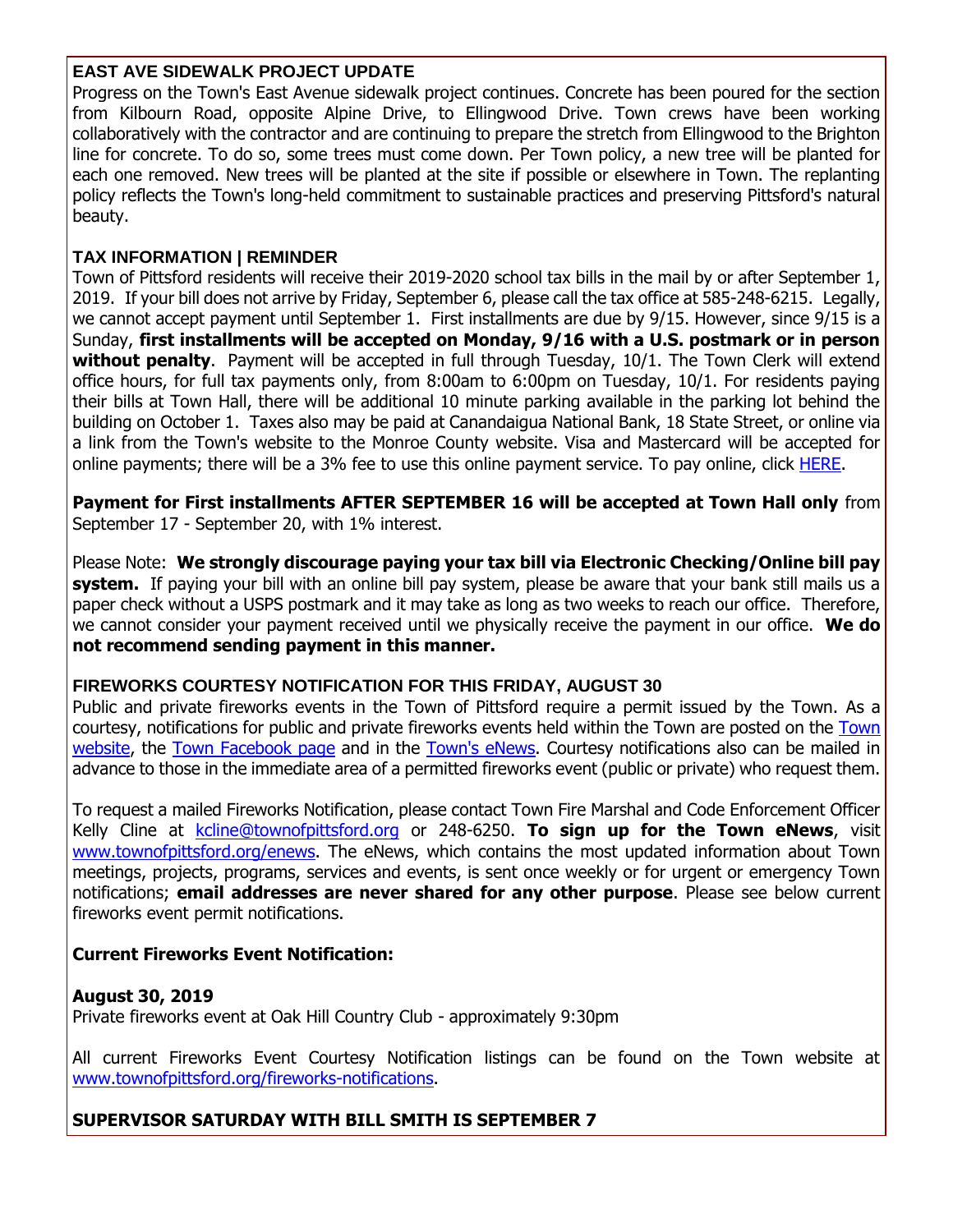Town Supervisor Bill Smith will hold his monthly community open house on Saturday, September 7 from 9:00 - 10:00am at the Pittsford Community Library. Stop by and join the conversation to catch up on current issues, Town projects, and other topics you might wish to discuss.

This casual open house, held in the Library's Fisher Meeting Room, enables residents who can't stop by to see the Supervisor during the work week a chance to speak to him directly. Come and discuss what matters most to you! Drop in - no registration required. The Pittsford Community Library is located at 24 State Street.

Supervisor Smith keeps an open door policy and also welcomes visits from residents at Town Hall during regular business hours Monday to Friday. As always, he's available by phone at 248-6220 and by email at [bsmith@townofpittsford.org.](mailto:bsmith@townofpittsford.org)

#### **JOIN US FOR A CLEAN ENERGY COMMUNITIES ROUND TABLE ON 9/12**

A Clean Energy Communities Roundtable celebrating designated Clean Energy Communities will be held Thursday, September 12 at 3:00pm in room 107 of the Spiegel Pittsford Community Center, 35 Lincoln Avenue. The event will include designated Clean Energy Communities from the Genesee-Finger Lakes Region and seeks to foster a culture of community surrounding energy successes. The event is hosted by the Genesee/Finger Lakes Regional Planning Council, the New York State Energy Research and Development Authority (NYSERDA) and the Town of Pittsford. Members of the public are welcome. Those planning to attend should RSVP to [hferington@gflrpc.org](mailto:hferington@gflrpc.org?subject=Clean%20Energy%20Communities%20Roundtable%209-12-19) by September 9.

**FRIENDS OF PITTSFORD LIBRARY MINI BOOK SALE | FRIDAY THROUGH SUNDAY, SEPT. 13-15** The [Friends of the Pittsford Library w](http://r20.rs6.net/tn.jsp?f=001l_w9bJ1rk-gwnx9T6l9AA03qu3HdVf7nQtBAfC94LNd_psIfgXiJmoJOToH-17fcAz0TgNgkBPXrBqY8nD2tMQ5uZbuVYo2H80eUgOMbx1V3d76wlVAv2kxyQoqMAzg0Fn7w1OAPKJyAD2XJoyZuol4PXSJlMINe9g9FGMPW4MnK1wW5vss_NNTF_4qSjUU60ODXR0FN-B8Kty2ca5aK-ZRlAomrKK0q-pnPLa8wpZgsKt69awlaqUuuXCG_RRpDfHsANOFSJECPRijXN4mDeJOwR7hlcY0hiVSlMLfs6A3Oejul2gUwQQ==&c=4H-lUsxTides4so3Z41xPtMdoJIko8IJWjpS5lYvo0e5cxUSuWqpow==&ch=CSPXwoAT-4fRZQmj8K5EHlNJ4e8a4l20StnmP8mRTCB-UaeWuEye7A==)ill hold a mini book sale featuring unique and unusual books in the Library's Fisher meeting room from **10:00am - 5:00pm on Friday and Saturday, September 13 and 14, and from 12noon-5:00pm on Sunday, September 15.** Shoppers can find treasures from a wide selection of books, including fiction, non-fiction, art, rare collectibles, biography history, science and cooking, plus games, puzzles and more!

Proceeds of all sales fund materials and programs for the Pittsford Community Library - please stop by and join the Friends in supporting our Library! The Pittsford Community Library is located at 24 State Street. You can stop by during the Pittsford Food Truck & Music Fest!

**PITTSFORD FOOD CUPBOARD REOPENS THIS TUESDAY - TOUR FACILITY AT 9/8 OPEN HOUSE** The Pittsford Food Cupboard will reopen at its new location this Tuesday, September 3 at 9:30am. The Food Cupboard is now located at 3800 Monroe Avenue, Door 26. The hours and the phone number (264-9860) will remain the same. For complete information visit their website at [www.pittsfordfoodcupboard.net.](http://r20.rs6.net/tn.jsp?f=001l_w9bJ1rk-gwnx9T6l9AA03qu3HdVf7nQtBAfC94LNd_psIfgXiJmoJOToH-17fcP7ZVHHA5G7Ub1iwhUjgK8vmvUjOnsWXqV3JkVRUrNO-2I7-lAyFeO89PRCz5BKSSW0_P3pPKq0LHCg3VxRnRTOOe9fOJ5dKGTJuOYrQqqpD28m3aDR2wk3RMVDrngbwip7sIM4SpjA4dRg5GXfXbNBlP1gpCNKndA-qHO_FQsNMXG2wfdN9DvWUTJpz9DdqoNVJ6x6JSRbCDY3wCCJ8MkxZlXw1jWzTCFCm4xijkaamTXvYkgDl8Yw==&c=4H-lUsxTides4so3Z41xPtMdoJIko8IJWjpS5lYvo0e5cxUSuWqpow==&ch=CSPXwoAT-4fRZQmj8K5EHlNJ4e8a4l20StnmP8mRTCB-UaeWuEye7A==) Members of the public are invited to stop by for a tour at their Open House on Sunday, September 8 from 1:00 - 3:00pm.

#### **KEEP GROUNDWATER SAFE WHEN DRAINING POOLS, FOUNTAINS & SPAS**

Although it is safe to enjoy pools, fountains and spas when their water is treated properly, that same water in our stormwater system can become hazardous for aquatic life and our environment. Chlorine, acid, algaecides and other water treatment chemicals should be handled, stored, used, and disposed of properly. Even the empty containers need proper cleaning (triple rinse after each use) before disposing.

#### **When draining your pool, fountain or spa for the season, please follow these guidelines:**

- Test a water sample and wait for chlorine levels to be close to zero
- Do not drain down a driveway or into a storm sewer
- Never drain into a stream, creek, pond or other natural water body
- Drain slowly to the lawn or other landscaped area of your property using a low-volume pump or siphon; draining slowly will allow any trace chemicals to dissipate and will prevent erosion
- Be aware of drainage patterns that may affect neighboring properties, especially steep slopes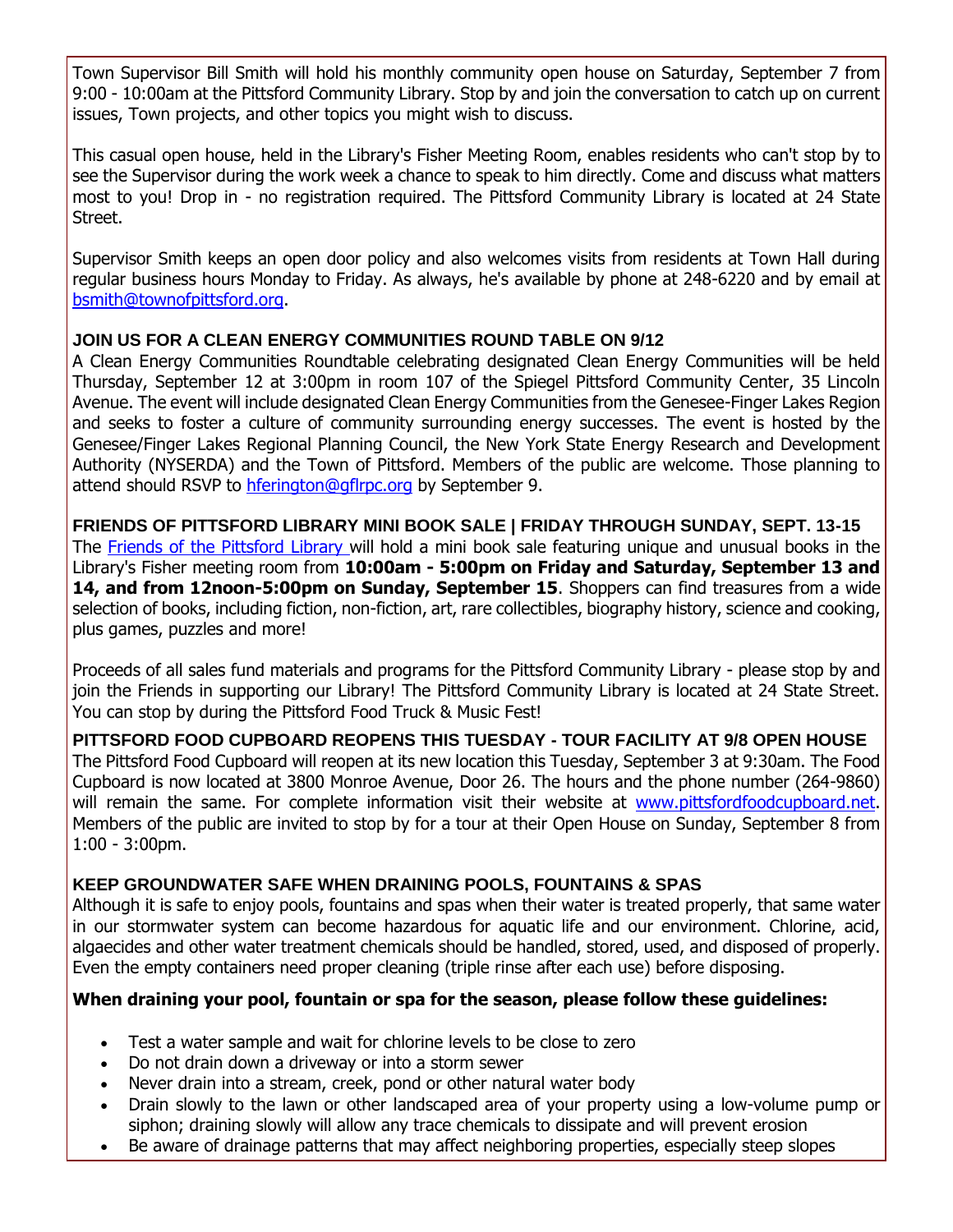Winterize your pool by waiting for chlorine levels to be close to zero, draining your pool as described above and then adding your winter treatment chemicals. Draining first reduces the amount of chemicals needed and saves money. After draining, mix the chemicals in your pool by using a skimmer pole and brush attachment. If draining after chemicals are added, allow chemicals to mix in the pool for at least a few days before draining the water.

The bottom line: to keep our groundwater safe, all water drained from pools, fountains and spas should infiltrate into the ground rather than enter the storm sewer system. Be aware and follow through, and you can be an H2O Hero too!

To learn more about reducing stormwater pollution, visit the [Town's Stormwater Management webpage](http://r20.rs6.net/tn.jsp?f=001l_w9bJ1rk-gwnx9T6l9AA03qu3HdVf7nQtBAfC94LNd_psIfgXiJmgapRthLKihYkFvA9gce6kNZYzLUEMNywsgSDoSkrkvyrn0kC12YGI7UarurAOxTotI0B8K5coG4I-1-rEJX0nWCTBlaBDSnh0Wfwi9mKB8-DHqDXjjfpes6DCjgemYm2etubYZ4PAfafgSXXIK8ifZWp0ftlQyi5fEkKgOzx9zTQuasYVoyD7GMkbB8PiGFWRdtPMJfrroZLbePYbVUuEWiTLKQxuEEfmQungqrm5ZElPYLwfUzVJ7H39iSfZINDYVx6dlnVMGxTkzCJVRJwoMjl0vJDNT4D3-NakY0v3-m&c=4H-lUsxTides4so3Z41xPtMdoJIko8IJWjpS5lYvo0e5cxUSuWqpow==&ch=CSPXwoAT-4fRZQmj8K5EHlNJ4e8a4l20StnmP8mRTCB-UaeWuEye7A==) or the H2O Hero website [www.h2ohero.org.](http://r20.rs6.net/tn.jsp?f=001l_w9bJ1rk-gwnx9T6l9AA03qu3HdVf7nQtBAfC94LNd_psIfgXiJmrVZ_olH6q4V4lPiRnVCwo2fzcTl_YF29-SFdxCpu5p0sNgYfyiewAiGHzKFGtAS4jS7X2Wrl8ZnyewkmxxWjOAQVh_8AOq-FglNuN2DLhiAOksS3cWrRWx_WdBdJ-oCJeBvEUrRLAvRYPP17SkbxbSI7DiGnlFGSiYwAp7CeNOs7jO45Z7ALbzepYNjFlmFKkhu0KkO-fqZwpH6fayBxOzS7Z-sTrbdz3pSCvtH4OiY&c=4H-lUsxTides4so3Z41xPtMdoJIko8IJWjpS5lYvo0e5cxUSuWqpow==&ch=CSPXwoAT-4fRZQmj8K5EHlNJ4e8a4l20StnmP8mRTCB-UaeWuEye7A==)

#### **REMINDERS**

#### **ASL INTERPRETER AT TOWN BOARD MEETINGS**

The Town of Pittsford provides an American Sign Language interpreter at every meeting of the Pittsford Town Board, to interpret for those who need this service.

#### **UPCOMING COMMUNITY ACTIVITIES IN PITTSFORD**

- [Town of Pittsford Draft Comprehensive Plan Public Hearings:](http://r20.rs6.net/tn.jsp?f=001l_w9bJ1rk-gwnx9T6l9AA03qu3HdVf7nQtBAfC94LNd_psIfgXiJmhxnmPDQszkcejDPdJA_CCEIh4WyVe8oNCDl3mE8M466QL97qqClKgeylU-rhfMdY0HEXtfswq4w1sZu5AgORs0VVPyIzyeUXD8fSsAUdGn8Kyg_cW6Vl6XT43Luwz2DnHYkWxHmQeDWJFCDYAJexIHVw_MeG6THa8maFIdjQPe0lPh4e768Q0AYAN8ptwQ8R3jJ2sVv5_eYvnnounQdtzqAFOUH4UynPjWR85JaARzaNrkchvEAfpgkguLBokWjs9DVjO6EVbge&c=4H-lUsxTides4so3Z41xPtMdoJIko8IJWjpS5lYvo0e5cxUSuWqpow==&ch=CSPXwoAT-4fRZQmj8K5EHlNJ4e8a4l20StnmP8mRTCB-UaeWuEye7A==) public comment on and final review of Draft Plan, Tuesday, 9/3 and Tuesday, 9/17, 6:00pm, during the regularly scheduled Town Board meetings, Pittsford Town Hall, 11 South Main Street
- **Supervisor Saturday with Bill Smith** join the conversation with Town Supervisor Bill Smith at this casual open house, topics of discussion based upon attendee interest; Saturday, 9/7, 9:00 -10:00am, Fisher Meeting Room (first floor), Pittsford Community Library, 24 State Street
- [Pittsford Food Cupboard Open House & Facility Tour,](http://r20.rs6.net/tn.jsp?f=001l_w9bJ1rk-gwnx9T6l9AA03qu3HdVf7nQtBAfC94LNd_psIfgXiJmoJOToH-17fcP7ZVHHA5G7Ub1iwhUjgK8vmvUjOnsWXqV3JkVRUrNO-2I7-lAyFeO89PRCz5BKSSW0_P3pPKq0LHCg3VxRnRTOOe9fOJ5dKGTJuOYrQqqpD28m3aDR2wk3RMVDrngbwip7sIM4SpjA4dRg5GXfXbNBlP1gpCNKndA-qHO_FQsNMXG2wfdN9DvWUTJpz9DdqoNVJ6x6JSRbCDY3wCCJ8MkxZlXw1jWzTCFCm4xijkaamTXvYkgDl8Yw==&c=4H-lUsxTides4so3Z41xPtMdoJIko8IJWjpS5lYvo0e5cxUSuWqpow==&ch=CSPXwoAT-4fRZQmj8K5EHlNJ4e8a4l20StnmP8mRTCB-UaeWuEye7A==) Sunday, 9/8, 1:00 3:00pm, 3800 Monroe Avenue, Door 26
- **Clean Energy Communities Roundtable**, Thursday, September 12, 3:00pm, Spiegel Pittsford Community Center Room 107, 35 Lincoln Avenue; members of the public welcome, RSVP by 9/9 to [hferington@gflrpc.org](mailto:hferington@gflrpc.org)
- [Friends of Pittsford Library Book Sale,](http://r20.rs6.net/tn.jsp?f=001l_w9bJ1rk-gwnx9T6l9AA03qu3HdVf7nQtBAfC94LNd_psIfgXiJmmzkOxYer7Hl9QjMN7ECbE2t9kdyXlPw4LUkeUC8syRr_SKU3ZmuxvCjjSAO4EVk7IdoLD9Yuh1fMXUg2TGT_5kpoU_ihb_n3f5IqWsL-_I-BLcC0bY5-VK45HxAjhmzFxPBEL6JmtJ-l5ansXa5j5jXys_QY08_DrjOt339uNAMjp5fdbrB8ImHjTF7adP-qCjaBCaMR91x-L-yPkAJBnDxz9gvPtPuWGI9zacCrspaz0FsBIasnHgZ1olcTETPZCVsiEBOhhEi&c=4H-lUsxTides4so3Z41xPtMdoJIko8IJWjpS5lYvo0e5cxUSuWqpow==&ch=CSPXwoAT-4fRZQmj8K5EHlNJ4e8a4l20StnmP8mRTCB-UaeWuEye7A==) Friday and Saturday, 9/13 and 9/14, 9:00am 5:00pm, and Sunday, 9/15, 12:00 - 5:00pm; open to the public, funds raised support programs and materials for our library; Pittsford Community Library, 24 State Street
- [Pittsford Food Truck & Music Fest,](http://r20.rs6.net/tn.jsp?f=001l_w9bJ1rk-gwnx9T6l9AA03qu3HdVf7nQtBAfC94LNd_psIfgXiJmmieV1BJvYWNlq_WNHkxsgJUGlGjh1qdSJ48PcvBrs76QYUga1Vk5SEq_iGV2KlOk1UlDn3Vik8rvvypLY9b9jDqjMMvE2pfC1P7z0ZoQvch4kZ4lDZ1CUkRcVuwaO44HzBnoqSdxIX0d03zPFoHnHJamj8vXItNRLm4-hOD3UoXVAjc6iZTeCsNiP2qhmbv3z94rEfpVbygQRklE_6pqdhalL12jJAILZNsV_ZtvocXHhmnqmO5WHXVlDdbn7c27ynoyKfac5Ak&c=4H-lUsxTides4so3Z41xPtMdoJIko8IJWjpS5lYvo0e5cxUSuWqpow==&ch=CSPXwoAT-4fRZQmj8K5EHlNJ4e8a4l20StnmP8mRTCB-UaeWuEye7A==) Saturday, 9/14, 12-9pm, South Main Street (Four Corners to Locust Street); more info [www.townofpittsford.org/foodtruckmusicfest](http://r20.rs6.net/tn.jsp?f=001l_w9bJ1rk-gwnx9T6l9AA03qu3HdVf7nQtBAfC94LNd_psIfgXiJmj7Bq35hTMxmxrNhkLDjBvaDr1gxg_1djuZJSzVBxrTmHKzcWFzXzGYBSoqrJKz5ZrbB12Y0AgAOZgixvbDvdeUKkQKG_uEUSwsYj_VB9qBD6KonKKI3VFhwi3CC2D_J0n1gEf3UbMWN-b_kVsl0yy5jqO9miTT6LxqMcxrQxzYBpig0UcdP1UYFA8djzCrTQm2Mueo7LrJayQKR4U9f-yCgghD-4qWdoMbWD-y0ohwEuSJce015mMDuPUXgyNiZl03501xD3zHR&c=4H-lUsxTides4so3Z41xPtMdoJIko8IJWjpS5lYvo0e5cxUSuWqpow==&ch=CSPXwoAT-4fRZQmj8K5EHlNJ4e8a4l20StnmP8mRTCB-UaeWuEye7A==)

#### **TOWN OF PITTSFORD BOARD MEETINGS**

- **Environmental Board** , Monday, 9/2 NO MEETING due to Labor Day holiday
- **Town Board**, includes Comprehensive Plan Public Hearing, Tuesday, 9/3, 6:00pm, Public Meeting Room, Town Hall (lower level), 11 South Main Street; ASL interpretation provided
- [Town of Pittsford Draft Comprehensive Plan Public Hearings:](http://r20.rs6.net/tn.jsp?f=001l_w9bJ1rk-gwnx9T6l9AA03qu3HdVf7nQtBAfC94LNd_psIfgXiJmhxnmPDQszkcejDPdJA_CCEIh4WyVe8oNCDl3mE8M466QL97qqClKgeylU-rhfMdY0HEXtfswq4w1sZu5AgORs0VVPyIzyeUXD8fSsAUdGn8Kyg_cW6Vl6XT43Luwz2DnHYkWxHmQeDWJFCDYAJexIHVw_MeG6THa8maFIdjQPe0lPh4e768Q0AYAN8ptwQ8R3jJ2sVv5_eYvnnounQdtzqAFOUH4UynPjWR85JaARzaNrkchvEAfpgkguLBokWjs9DVjO6EVbge&c=4H-lUsxTides4so3Z41xPtMdoJIko8IJWjpS5lYvo0e5cxUSuWqpow==&ch=CSPXwoAT-4fRZQmj8K5EHlNJ4e8a4l20StnmP8mRTCB-UaeWuEye7A==) public comment on and final review of Draft Plan, Tuesday, 9/3 and Tuesday, 9/17, 6:00pm, during the regularly scheduled Town Board meetings, Pittsford Town Hall, 11 South Main Street

#### **COMMUNITY MEETINGS CALENDAR**

 [Town of Pittsford Draft Comprehensive Plan Public Hearings:](http://r20.rs6.net/tn.jsp?f=001l_w9bJ1rk-gwnx9T6l9AA03qu3HdVf7nQtBAfC94LNd_psIfgXiJmhxnmPDQszkcejDPdJA_CCEIh4WyVe8oNCDl3mE8M466QL97qqClKgeylU-rhfMdY0HEXtfswq4w1sZu5AgORs0VVPyIzyeUXD8fSsAUdGn8Kyg_cW6Vl6XT43Luwz2DnHYkWxHmQeDWJFCDYAJexIHVw_MeG6THa8maFIdjQPe0lPh4e768Q0AYAN8ptwQ8R3jJ2sVv5_eYvnnounQdtzqAFOUH4UynPjWR85JaARzaNrkchvEAfpgkguLBokWjs9DVjO6EVbge&c=4H-lUsxTides4so3Z41xPtMdoJIko8IJWjpS5lYvo0e5cxUSuWqpow==&ch=CSPXwoAT-4fRZQmj8K5EHlNJ4e8a4l20StnmP8mRTCB-UaeWuEye7A==) public comment on and final review of Draft Plan, Tuesday, 9/3 and Tuesday, 9/17, 6:00pm, during the regularly scheduled Town Board meetings, Pittsford Town Hall, 11 South Main Street